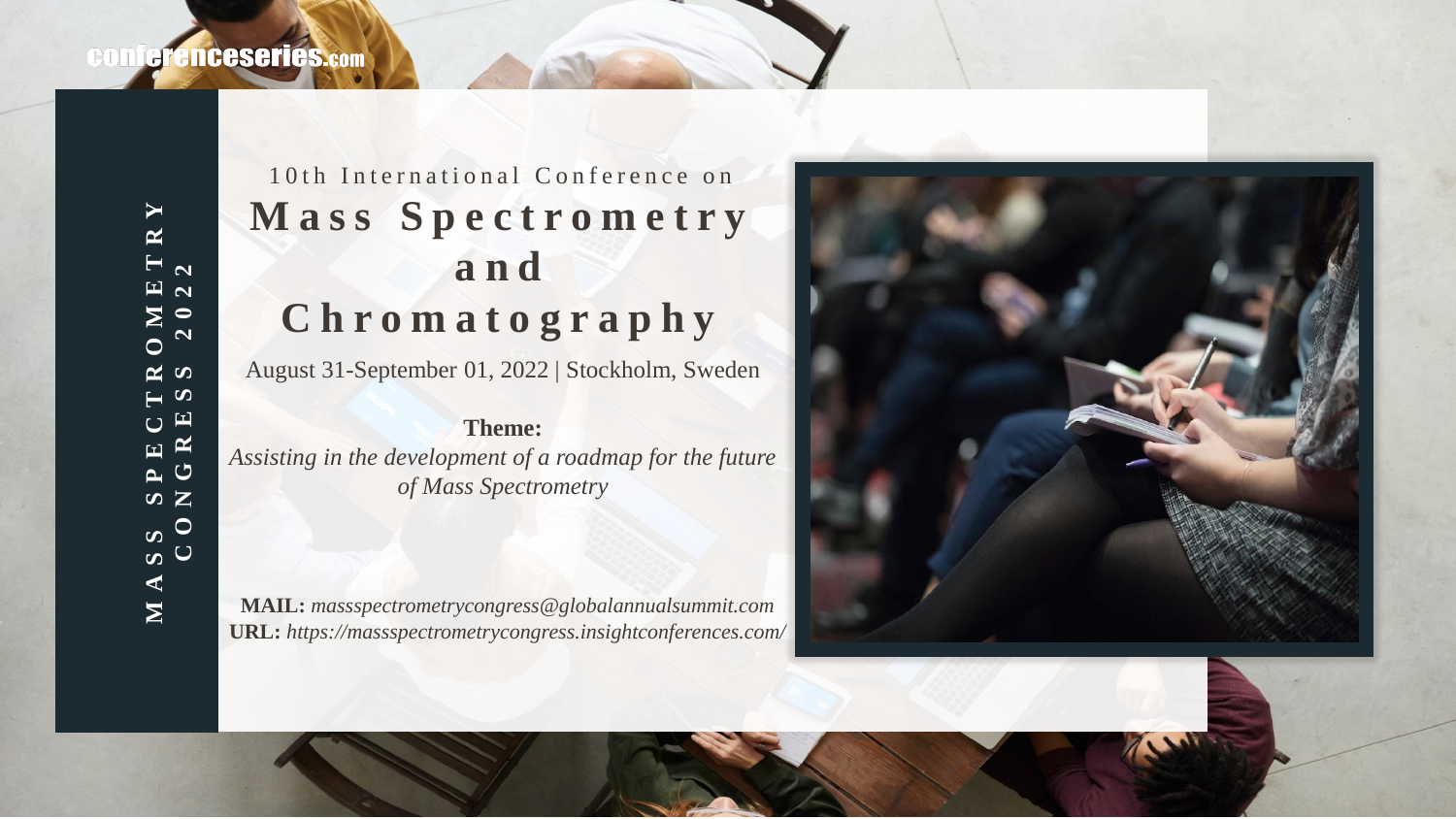## **R E G I S T R A T I O N & T I M I N G S**

August 31, 2022 (8:00AM to 6:00PM) August 31, 2022 (8:00AM to 6:00PM)

## **G R O U P P H O T O T I M E**

#### 10:45 AM - 10:50 AM; August 31, 2022

### **S t o c k h o l m , S w e d e n**

Please try your best to attend the Conference. If you could not attend, please let us know at *massspectrometrycongress@globalannualsummit.com*

*https://massspectrometrycongress.insightconferences.com/*